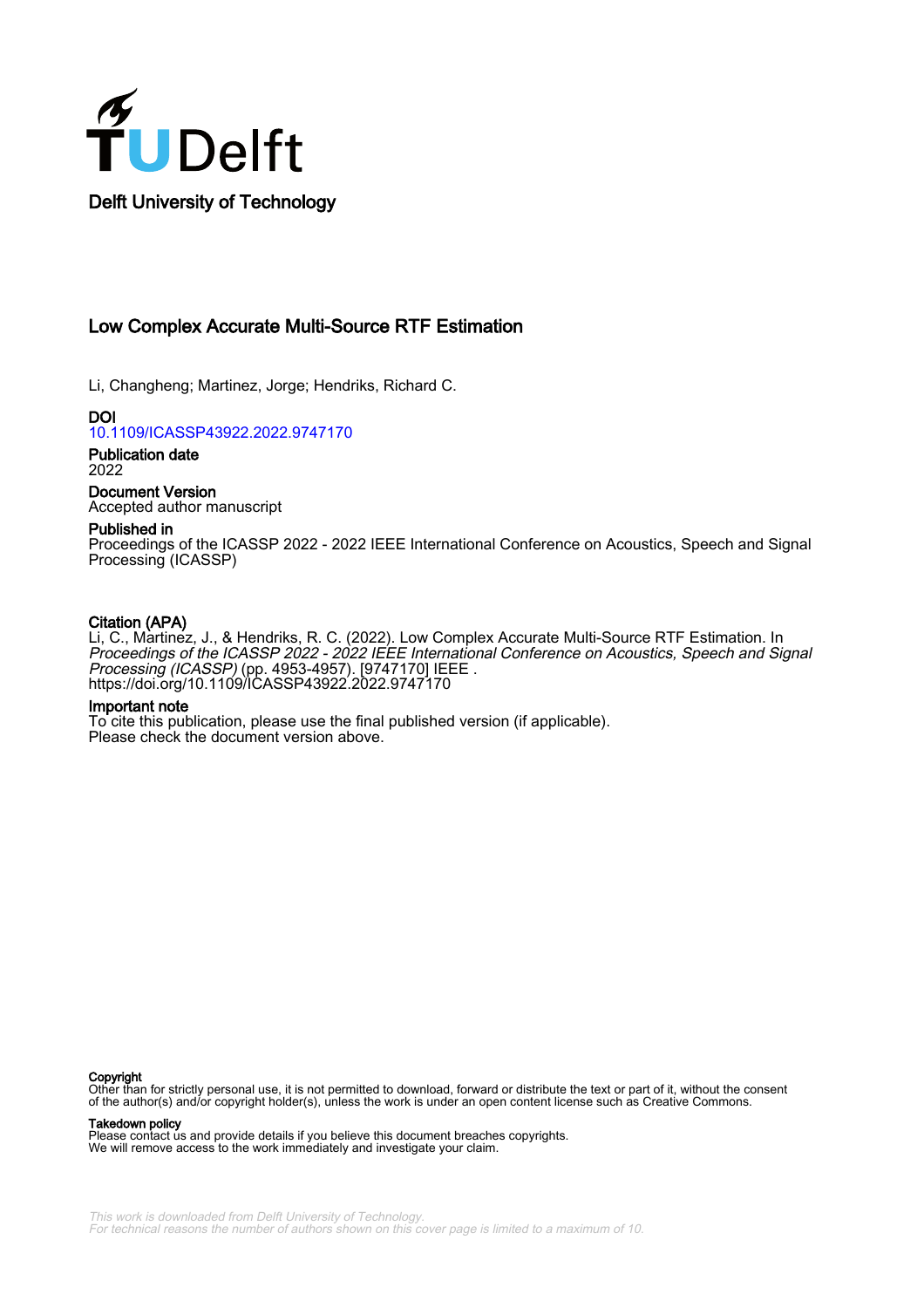# LOW COMPLEX ACCURATE MULTI-SOURCE RTF ESTIMATION

*Changheng Li, Jorge Martinez and Richard C. Hendriks*

Circuits and Systems (CAS) Group, Delft University of Technology, Delft, The Netherlands

## ABSTRACT

Many multi-microphone algorithms depend on knowing the relative acoustic transfer functions (RTFs) of the individual sound sources in the acoustic scene. However, accurate joint RTF estimation for multiple sources is a challenging problem. Existing methods to jointly estimate the RTF for multiple sources have either no satisfying performance, or, suffer from a very large computational complexity. In this paper, we propose a method for robust estimation of the individual RTFs in a multi-source acoustic scenario. The presented algorithm is based on linear algebraic concepts and therefore of lower computational complexity compared to a recently presented state-ofthe-art algorithm, while having a similar performance. Experimental results are presented to demonstrate the RTF estimation performance as well as the noise reduction performance when combining the estimated RTFs with a beamformer.

*Index Terms*— Joint diagonalization, microphone array signal processing, source separation, RTF estimation, speech enhancement

### 1. INTRODUCTION

Microphone arrays are ubiquitous these days and can be used for applications like source separation [\[1–](#page-5-0)[3\]](#page-5-1), dereverberation [\[4–](#page-5-2)[6\]](#page-5-3), noise reduction [\[7–](#page-5-4)[10\]](#page-5-5) and sources localization [\[11\]](#page-5-6). These applications have in common that they heavily rely on acoustic-scene dependent parameters like relative acoustic transfer functions (RTFs), power spectral densities (PSDs) of the sources, PSDs of the late reverberation and PSDs of the microphone self-noise. In particular the RTF plays a very important role in beamforming applications. knowing and having an accurate estimate of the RTF per source is very important, for example, to steer a beamformer in the right direction [\[12\]](#page-5-7), or preserve the spatial cues in binaural noise reduction algorithms [\[8\]](#page-5-8). However, accurate RTF estimation is also rather challenging. In this paper we therefore specifically focus on estimating the RTFs and present an algorithm to jointly estimate the individual RTFs of the sources in the acoustic scene.

RTF estimation for a single point source in noise is a problem that has been addressed before in several papers, e.g. [\[13](#page-5-9)[–15\]](#page-5-10). In this work, we consider the more general and more challenging case of simultaneously RTF estimation for multiple sources. A few methods have been proposed for multiple source RTF estimation in recent years, e.g., [\[16–](#page-5-11)[18\]](#page-5-12). In [\[16\]](#page-5-11), the RTFs are estimated by updating the initial estimate of the RTFs in an iterative fashion. However in reality, the a priori information of the RTFs might be unknown. In [\[17\]](#page-5-13), the expectation maximization (EM) method is used to estimate the RTFs by assuming that, in each time-frequency bin, only a single source is active, which thus puts limitations on the acoustic scenarios. In [\[18\]](#page-5-12), a simultaneous confirmatory factor analysis (SCFA) method was proposed to estimate the RTFs and also the

PSDs of sources, late reverberation and the microphone self-noise jointly. However, due to the non-convexity of the problem formulation, the SCFA method in [\[18\]](#page-5-12) has a rather high computational cost and is therefore currently less applicable for real-time applications.

To accurately estimate the RTFs jointly for multiple sources, our starting point is the algorithm proposed in [\[1\]](#page-5-0). This algorithm was developed for blind source separation and is based on linear algebraic concepts. We start with presenting the method from [\[1\]](#page-5-0), but from a different perspective, such that our proposed algorithm can be better understood. Next, we propose a more robust method, which is also based on linear algebraic concepts and has relatively low computational complexity. The simulations demonstrate that our method is more accurate compared to the reference algorithm [\[1\]](#page-5-0) and of much lower complexity compared to the state-of-the-art SCFA method from [\[18\]](#page-5-12), while having a comparable performance.

### 2. PRELIMINARIES

### 2.1. Signal model

We consider  $R$  acoustic point sources observed by a microphone array consisting of M microphones with an arbitrary geometric structure under the assumption that the signal-to-noise ratio (SNR), i.e., the SNR due to the diffuse noise, is relatively high, the late reverberation is neglectable and the number of microphones is larger than the number of the sources (i.e.,  $M > R$ ). In the short-time Fourier transform (STFT) domain, the signal received at the  $m$ -th microphone can be modelled as

$$
y_m(i,k) = \sum_{r=1}^{R} a_{mr}(\beta, k) s_r(i,k),
$$
 (1)

where  $i$  is the time-frame index,  $k$  is the frequency bin index and  $a_{mr}(\beta, k)$  is the m-th element of the RTF vector  $a_r(\beta, k)$  corresponding to source  $s_r$  in time segment  $\beta$  at microphone m. In this work, we differentiate between time segments (indexed by  $\beta$ ) and time frames (indexed by  $i$ ). Each time segment consists of multiple time frames. We assume that the RTF vector is constant during a time segment (thus during multiple time frames that fall within one segment) and  $a_{1r} = 1$  for  $r = 1, ..., R$ , which means that the first microphone is selected as the reference microphone. Stacking the M microphone STFT coefficients into a vector, we have

$$
\mathbf{y}\left(i,k\right) = \sum_{r=1}^{R} \mathbf{a}_r\left(\beta,k\right) s_r\left(i,k\right) \in \mathbb{C}^{M \times 1}.
$$
 (2)

We assume that all the sources are mutually uncorrelated for each frame of a time segment, which leads to the following second-order statistical signal model

$$
\mathbf{P}_{\mathbf{y}}\left(i,k\right) = \sum_{r=1}^{R} p_r\left(i,k\right) \mathbf{a}_r\left(\beta,k\right) \mathbf{a}_r^H\left(\beta,k\right) \in \mathbb{C}^{M \times M},\tag{3}
$$

Changheng Li is supported by the China Scholarship Council.

<sup>© 2022</sup> IEEE. Personal use of this material is permitted. Permission from IEEE must be obtained for all other uses, in any current or future media, including reprinting/republishing this material for advertising or promotional purposes, creating new collective works, for resale or redistribution to servers or lists, or reuse of any copyrighted component of this work in other works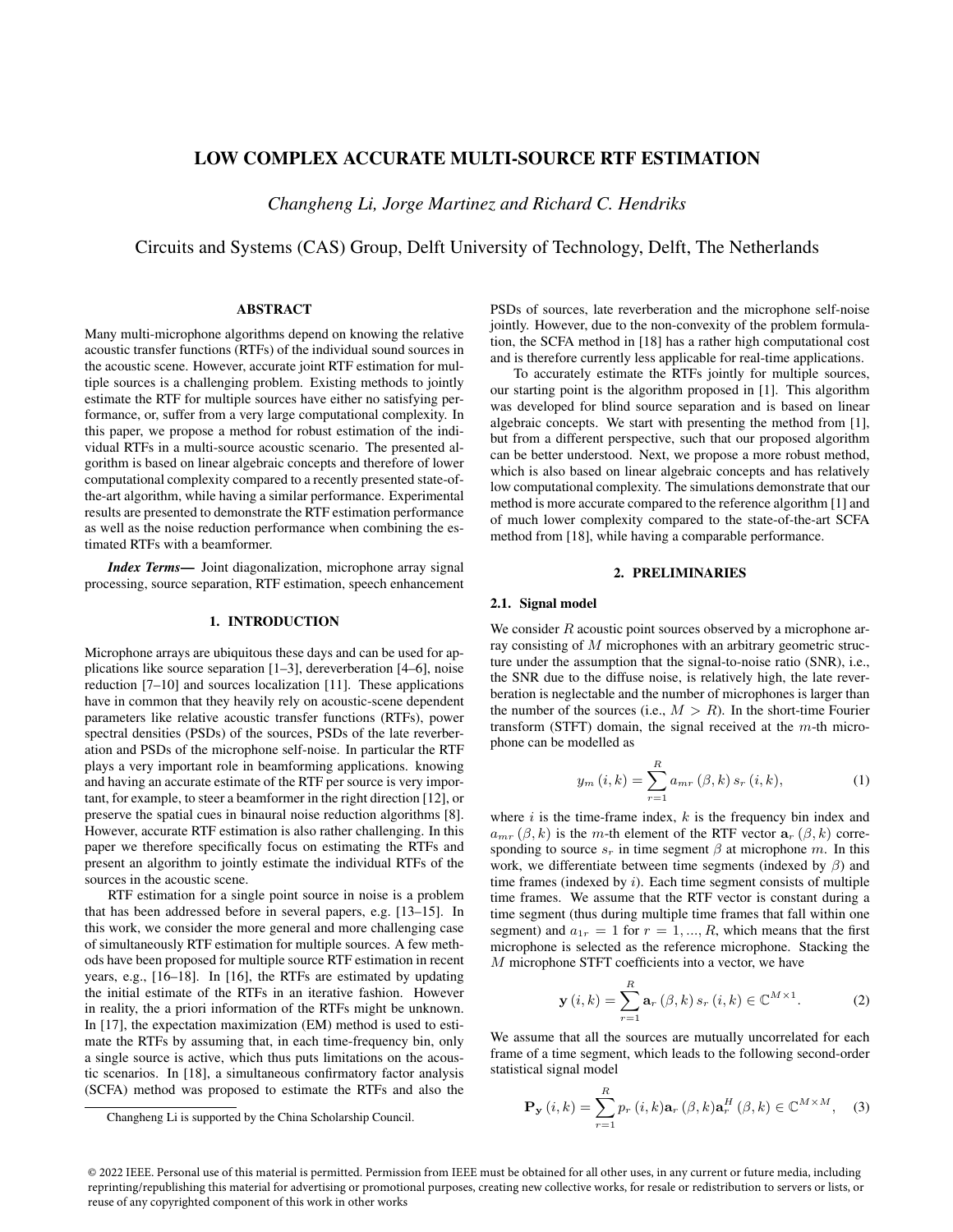where  $p_r(i,k) = E[|s_r(i,k)|^2]$  is the power spectral density (PSD) of the r-th source at the reference microphone. The covariance matrix can be rewritten in the following matrix form

$$
\mathbf{P}_{\mathbf{y}}\left(i,k\right) = \mathbf{A}\left(\beta,k\right)\mathbf{P}\left(i,k\right)\mathbf{A}^{H}\left(\beta,k\right),\tag{4}
$$

where the RTF matrix is given by

$$
\mathbf{A}\left(\beta,k\right) = \left[\mathbf{a}_{1}\left(\beta,k\right),\cdots,\mathbf{a}_{R}\left(\beta,k\right)\right] \tag{5}
$$

and the PSD matrix is given by

$$
\mathbf{P}(i,k) = \text{diag}[p_1(i,k), \cdots, p_R(i,k)].
$$
 (6)

The main goal of this paper is to estimate the RTF matrix **A** using estimated covariance matrices  $\{P_{y}(i,k)\}\$  with  $i=1,\cdots,N$ , where  $N$  is the number of time frames in a time segment.

#### 2.2. Covariance Matrix Estimation

In addition to time frames and time segments, we now also define sub time-frames. Each time frame consists of  $N_s$  overlapping subframes indexed by  $n_s$  with equal length  $T_s$ , where the sub-frame length is much smaller than the time frame length such that  $N_s$  is a large integer. Assuming the signal is stationary across a time frame, we can estimate the covariance matrix per time frame  $i$  based on the sample covariance matrix using the sub-frames' samples, i.e.,

$$
\hat{\mathbf{P}}_{\mathbf{y}}\left(i,k\right) = \frac{1}{N_s} \sum_{n_s=1}^{N_s} \mathbf{y}\left(n_s,k\right) \mathbf{y}\left(n_s,k\right)^H, \tag{7}
$$

where  $y(n_s, k)$  is the STFT coefficient vector. Notice that within the time frames of one time segment, the RTF matrix is a constant matrix and the PSDs of the sources are assumed to be non-stationary, which means that the signal powers can change over the frames.

#### 3. RTF ESTIMATION

In [Section 3.2,](#page-3-0) we propose an improved algorithm to estimate the RTF matrix. The starting point is the method presented in [\[1\]](#page-5-0), which is originally meant for blind source separation. Since the RTF is defined per frequency, from now on, frequency indices are neglected for ease of notation.

We first write the covariance matrices  $P_y(i)$  into the form

<span id="page-2-0"></span>
$$
\mathbf{P}_{\mathbf{y}}\left(i\right) = \tilde{\mathbf{A}}\left(i\right) \tilde{\mathbf{A}}^{H}\left(i\right), \text{for } i = 1, \cdots, N,
$$
 (8)

where  $\mathbf{\tilde{A}}(i) = \mathbf{A}\sqrt{\mathbf{P}(i)}$  and the diagonal matrix  $\sqrt{\mathbf{P}(i)}$  is the unique non-negative square root of  $P(i)$ . Note that A equals the normalized version of matrix  $\tilde{A}(i)$  where the columns of  $A(i)$  are normalized with respect to their first element, which is the square root of the PSD of each corresponding source. Hence, estimation of **A** and **P** (i) can be converted into the estimation of  $\mathbf{A}(i)$  for any time frame i. With this conversion, the covariance matrices for all the other time frames in the same segment can be represented by  $\mathbf{A}(i)$ . That is

$$
\mathbf{P}_{\mathbf{y}}(j) = \mathbf{A}\mathbf{P}(j)\mathbf{A}^{H}
$$
  
=  $\mathbf{A}\sqrt{\mathbf{P}(i)}\sqrt{\mathbf{P}^{-1}(i)}\mathbf{P}(j)\sqrt{\mathbf{P}^{-1}(i)}\sqrt{\mathbf{P}(i)}\mathbf{A}^{H}$  (9)  
=  $\tilde{\mathbf{A}}(i)\tilde{\mathbf{P}}(j)\tilde{\mathbf{A}}^{H}(i)$ , for  $j = 1, \dots, N$ ,

where  $\tilde{\mathbf{P}}(j) = \sqrt{\mathbf{P}^{-1}(i)} \mathbf{P}(j) \sqrt{\mathbf{P}^{-1}(i)}$  is a diagonal matrix.

#### <span id="page-2-5"></span>3.1. Joint Diagonalization Method

We first summarize in this section the joint diagonalization method from [\[1\]](#page-5-0) to put our work in perspective. This method was originally proposed for blind source separation and used in, e.g., [\[1,](#page-5-0) [19\]](#page-5-14), to estimate the mixing matrix instead of the RTF matrix. Therefore, although the estimation steps are the same as in [\[1\]](#page-5-0), we summarize this method when used in a different context to better understand our proposed method that we present in [Section 3.2.](#page-3-0)

The method in [\[1\]](#page-5-0) focuses on estimating  $A(1)$ . Then, matrices  $\mathbf{P}_{\mathbf{y}}(i)$  in the segment can be represented by  $\tilde{\mathbf{A}}(1)$  using

<span id="page-2-2"></span>
$$
\mathbf{P}_{\mathbf{y}}\left(i\right) = \tilde{\mathbf{A}}\left(1\right)\tilde{\mathbf{P}}\left(i\right)\tilde{\mathbf{A}}^{H}\left(1\right), \text{for } i = 2, \cdots, N,\qquad(10)
$$

where

<span id="page-2-4"></span>
$$
\tilde{\mathbf{P}}(i) = \sqrt{\mathbf{P}^{-1}(1)} \mathbf{P}(i) \sqrt{\mathbf{P}^{-1}(1)}
$$
(11)

is diagonal. Notice that  $P_y(1) = A(1) A<sup>H</sup>(1)$ . Consider the singular value decomposition (SVD) of  $A(1)$ , i.e.,

<span id="page-2-3"></span>
$$
\tilde{\mathbf{A}}\left(1\right) = \mathbf{U}\mathbf{\Sigma}\mathbf{V}^{H},\tag{12}
$$

where U is an  $M \times R$  complex sub-unitary matrix (i.e.,  $U^H U = I$ ),  $\Sigma$  is a  $R \times R$  diagonal matrix and V is a complex valued  $R \times R$  unitary matrix. The estimation of  $\overline{A}$  is decomposed into the estimation of the three matrices  $U$ ,  $\Sigma$  and  $V$ .

The estimates of U and  $\Sigma$  can be obtained from  $P_y(1)$ . Using the SVD of  $\mathbf{\tilde{A}}$  (1) in [\(8\)](#page-2-0),  $\mathbf{P}_{\mathbf{y}}$  (1) can be expressed as:

$$
\mathbf{P}_{\mathbf{y}}(1) = \tilde{\mathbf{A}}(1) \tilde{\mathbf{A}}^{H}(1)
$$
  
=  $\mathbf{U} \Sigma \mathbf{V}^{H} \mathbf{V} \Sigma \mathbf{U}^{H}$   
=  $\mathbf{U} \Sigma^{2} \mathbf{U}^{H}$ . (13)

<span id="page-2-1"></span>Since U is a sub-unitary matrix and  $\Sigma^2$  is a diagonal matrix, [\(13\)](#page-2-1) is an eigenvalue decomposition of the matrix  $P_y(1)$ . Hence we can calculate U and  $\Sigma$  by taking the EVD of  $P_y(1)$ .

The estimation of V can be solved by using estimated U,  $\Sigma$ , and the covariance matrices for all other time frames in the same segment. Taking the SVD of  $\mathbf{A}(1)$  in [\(10\)](#page-2-2),  $\mathbf{P}_{\mathbf{v}}(i)$  for  $i = 2, \cdots, N$ can be expressed as

$$
\mathbf{P}_{\mathbf{y}}\left(i\right) = \tilde{\mathbf{A}}\left(1\right)\tilde{\mathbf{P}}\left(i\right)\tilde{\mathbf{A}}^{H}\left(1\right) \n= \mathbf{U}\Sigma\mathbf{V}^{H}\tilde{\mathbf{P}}\left(i\right)\mathbf{V}\Sigma\mathbf{U}^{H}.
$$
\n(14)

Now we construct a new set of matrices  $\mathbf{P}_{\mathbf{w}}(i)$  using U and  $\Sigma$ 

$$
\mathbf{P}_{\mathbf{w}}\left(i\right) = \mathbf{\Sigma}^{-1}\mathbf{U}^{H}\mathbf{P}_{\mathbf{y}}\left(i\right)\mathbf{U}\mathbf{\Sigma}^{-1}
$$
  
= 
$$
\mathbf{V}^{H}\tilde{\mathbf{P}}\left(i\right)\mathbf{V}.
$$
 (15)

As  $V$  is an orthogonal matrix, it can be obtained by computing the eigenvectors of the matrices  $\{P_w(i)\}\$ , with  $i = 2, \dots, N$ .

If  $N = 2$ , we can estimate V by taking the EVD of  $P_w(2)$ . In case of equal eigenvalues, the corresponding eigenvectors are not unique. Hence, in order to obtain the correct estimate of  $V$ , we need to assume that the diagonal matrix  $\tilde{\mathbf{P}}(i)$  has distinct diagonal elements, which means that the following inequalities should be satisfied for every two sources  $r_1$  and  $r_2$ ,

$$
\frac{p_{r_1}(2)}{p_{r_1}(1)} \neq \frac{p_{r_2}(2)}{p_{r_2}(1)},\tag{16}
$$

where  $p_r(i)$  denotes the PSD of the  $r_{th}$  source in the  $i_{th}$  time frame.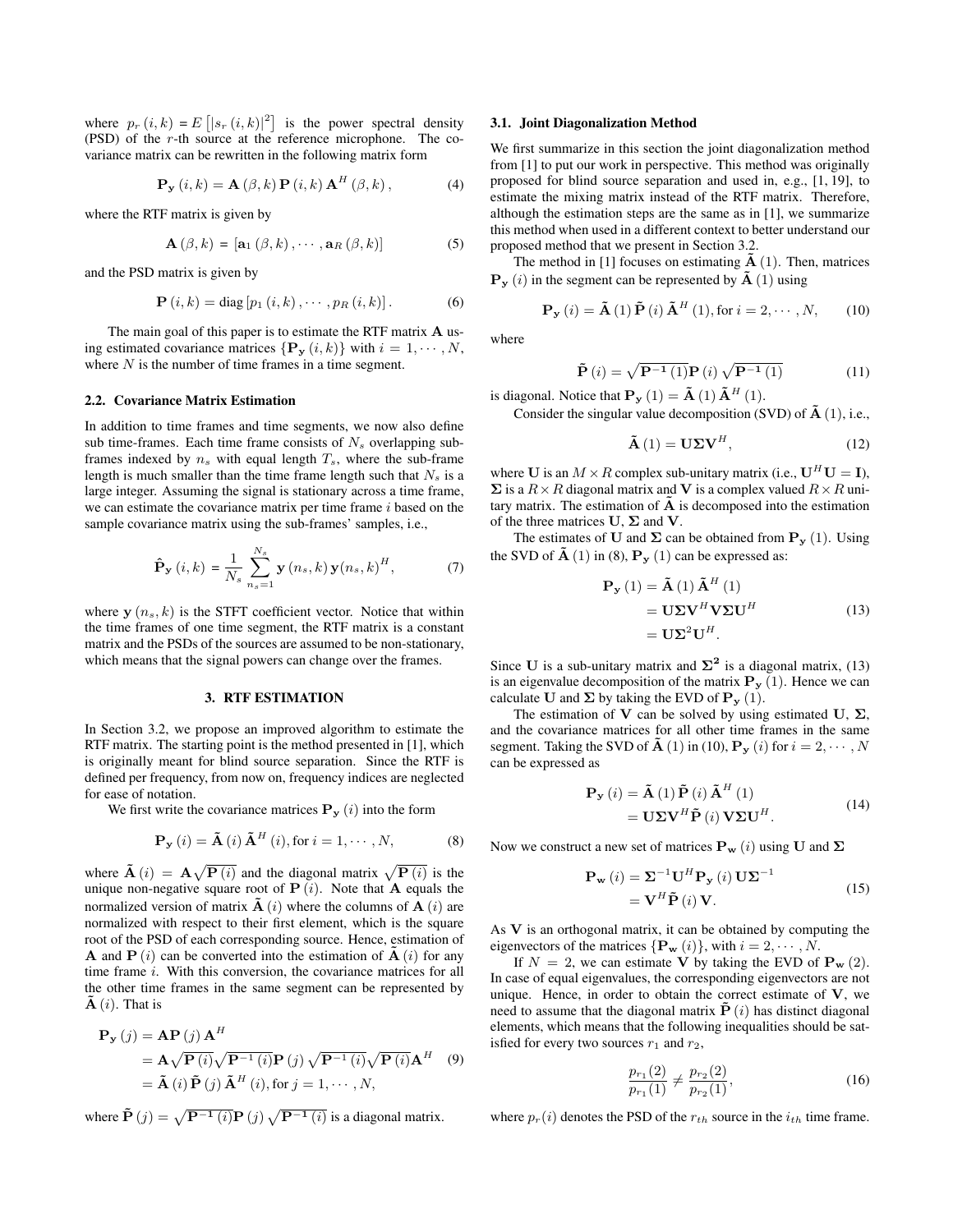If  $N > 2$ , the estimation of V becomes a joint diagonalization problem: find a unitary matrix V such that  $\{VP_w(i)V^H\}$ with  $i = 2, \dots, N$  is a set of diagonal matrices or has minimal offdiagonal elements. The Jacobi-like algorithm proposed in [\[20\]](#page-5-15) can be used to solve this joint diagonalization problem, which reduces the original joint diagonalization problem into finite sub-problems having closed-form solutions (see [\[20\]](#page-5-15) for more details). To make sure the joint diagonalization problem has a satisfying solution, we also need to make an assumption on the PSDs of the sources: for every source  $r_1$ , there exists one time frame  $i_0$  such that the following inequality holds for any other source  $r_2$ :

$$
\frac{p_{r_2}(i_0)}{p_{r_2}(1)} \neq \frac{p_{r_1}(i_0)}{p_{r_1}(1)} \text{ for any } r_2 \neq r_1.
$$
 (17)

Finally, we estimate  $\dot{A}$  (1) by multiplying the estimated U,  $\Sigma$ and **V** as in [\(12\)](#page-2-3). Normalizing  $\tilde{A}$  (1), we eventually obtain the estimate of the RTF matrix **A**. Note that having estimated  $\tilde{A}$  (1), we can also estimate the individual source PSDs. To do so, we use the diagonal elements of  $\mathbf{VP_w}\left(i\right) \mathbf{V}^H$  to estimate  $\mathbf{\tilde{P}}\left(i\right)$ . Using the definition  $\mathbf{\tilde{A}}(1) = \mathbf{A}\sqrt{\mathbf{P}(1)}$  in combination with [\(11\)](#page-2-4) we obtain the PSDs of all sources for all time frames in the segment.

This algorithm is summarized in Algorithm description 1.

Algorithm 1: Joint Diagonalization Method (JOINT)

- **Input:** Estimated  $\hat{\mathbf{P}}_{\mathbf{y}}(i)$ , for  $i = 1, \dots, N$ ,
- **Output:** A and  $P(i)$  for  $i = 1, \dots, N$ ,
- 1 Estimate U and  $\Sigma$  from EVD of  $\hat{P}_{y}(1)$ .
- 2 Construct new matrices  $\mathbf{P}_{\mathbf{w}}(i)$  for  $i = 2, \cdots, N$ .
- 3 Estimate V and  $\tilde{\mathbf{P}}(i)$  for  $i = 2, \dots, N$  using the Jacobi-like algorithm [\[20\]](#page-5-15).
- 4 Estimate  $\tilde{A}$  (1) by multiplying U,  $\Sigma$  and V.
- 5 Estimate **A** by normalizing  $\tilde{A}$  (1) with its first row.
- 6 Estimate  $P(i)$  for  $i = 1, \dots, N$  using the first row of
- $\tilde{\mathbf{A}}$  (1) and  $\tilde{\mathbf{P}}$  (*i*) for  $i = 2, \dots, N$ .

#### <span id="page-3-0"></span>3.2. Robust Joint Diagonalization

The algorithm introduced in [Section 3.1](#page-2-5) focuses on estimating the RTF matrix **A** using the estimated covariance matrices  $\dot{\mathbf{P}}(i)$  for  $i = 1, \dots, N$ . However, instead of using the individual matrices  $\hat{\mathbf{P}}(i)$  as done in the first step in Algorithm 1, we can also choose to estimate the RTF matrix from any linear combination of estimated covariance matrices in segment  $\beta$ . By using an average of estimated covariance matrices instead of a single estimated  $P_y(1)$  in step 1 from Algorithm 1, we are able to significantly reduce the estimation error on estimating  $A$  if we are able to also select the best estimated covariance matrices to form this average. To see this, let us first look at the error on the estimated covariance matrix  $\Delta P_y(i)$ . This error can be decomposed into:

$$
\Delta \mathbf{P}_{\mathbf{y}}\left(i\right) = \mathbf{A}\left(\mathbf{P}\left(i\right) - \hat{\mathbf{P}}\left(i\right)\right)\mathbf{A}^{H} - \mathbf{E}\left(i\right),\tag{18}
$$

where the first part  $\Delta \mathbf{P}(i) = (\mathbf{P}(i) - \mathbf{\hat{P}}(i))$  is indeed the estimation error between the sampled covariance matrix and the true covariance matrix of sources, and the second part  $E(i)$  is due to the late reverberation component and the microphone self noise component, which can be assumed to be positive definite.

It is well known that the estimation error between a sampled covariance matrix and the true covariance matrix can be reduced by increasing the number of samples. Hence, to decrease  $\Delta P(i)$ , we can average covariance matrices for as many time frames as possible in a time segment. However, the second error matrix  $\mathbf{E}(i)$  might increase when using more time frames. The question now is, which estimated  $P_y(i)$  for  $i = 1, \dots, N$ , should we average to replace  $\hat{\mathbf{P}}_{\mathbf{v}}(1)$  in step 1 from Algorithm 1 to reduce the estimation error. Notice that the rank of the true covariance matrix  $\mathbf{P}_{\mathbf{y}}(i)$  is R, the rank of the estimated covariance matrix  $\hat{\mathbf{P}}_{\mathbf{y}}(i)$  is M and we have assumed that  $M > R$ . Therefore the  $R+1$  largest eigenvalue  $\lambda_{R+1}$  (i) of  $\hat{\mathbf{P}}_{\mathbf{y}}(i)$  can be used to evaluate how large the error matrix  $\mathbf{E}(i)$  is.

Based on the analysis of the estimation error of covariance matrices, the next steps of the robust joint diagonalization algorithm are as follows: Take the EVD for the  $N$  estimated covariance matrices  $\hat{\mathbf{P}}_{\mathbf{v}}(i)$  from a segment and reorder the time frame index such that  $\lambda_{R+1}$  (i) is in an ascending order. Use the first estimated covariance matrix (i.e., the one with the smallest error E) to do Algorithm 1 and obtain the first estimates of the RTF matrix  $\mathbf{A}_1$  and PSDs of the R sources  $\{\hat{\mathbf{P}}_1(i)\}\)$ . Use these estimates to calculate the following weighted cost function:

<span id="page-3-1"></span>
$$
C(1) = \sum_{i=1}^{N} \frac{1}{\hat{\lambda}_{R+1}^{2}(i)} \left\| \hat{\mathbf{P}}_{\mathbf{y}}(i) - \hat{\mathbf{A}}_{1} \hat{\mathbf{P}}_{1}(i) \hat{\mathbf{A}}_{1}^{H} \right\|_{2}, \quad (19)
$$

where  $\|\cdot\|_2$  denotes the matrix 2-norm. Next, average the first two estimated covariance matrices from the ordered sequence and use this in combination with Algorithm 1 to obtain the second estimates of the RTF matrix and PSDs of the R sources, and calculate the cost function:

$$
C\left(2\right) = \sum_{i=1}^{N} \frac{1}{\hat{\lambda}_{R+1}^{2}\left(i\right)} \left\| \hat{\mathbf{P}}_{\mathbf{y}}\left(i\right) - \hat{\mathbf{A}}_{\mathbf{2}} \hat{\mathbf{P}}_{\mathbf{2}}\left(i\right) \hat{\mathbf{A}}_{\mathbf{2}}^{H} \right\|_{2},\tag{20}
$$

In each next iteration, we include an additional covariance matrix from the ordered sequence in the average and use the averaged covariance matrix in combination with Algorithm 1 to estimate the RTF matrix and PSDs of  $R$  sources until all the  $N$  covariance matrices are averaged and  $N$  cost function values are calculated. We then select the minimum cost function value with respect to iteration q, and use the estimate of the RTF matrix in the  $q_{th}$  iteration as the final estimate of the RTF matrix.

The algorithm steps are given in algorithm two. Since both the joint diagonalization method and our proposed method are based on linear algebra, computational costs of both algorithms are relatively low. Note that the computational cost of the proposed algorithm is about N times higher than for Algorithm 1.

# 4. EXPERIMENTS

The performance of the proposed methods is evaluated in the context of noise reduction with four microphones and three sources each with a duration of 25 s. The acoustic setup is depicted in [Fig. 1.](#page-4-0) Each speech signal is convolved with a room impulse response in the time domain. The room impulse responses are generated using the image method [\[21\]](#page-5-16). To simulate a nearly non-reverberant noisy signal, we set the reflection coefficients of the six walls as  $[0.5, -0.25, 0.1, -0.5, 0.25, -0.1]$  in the first scenario (the reverberation time is about 0.04 s). Besides, we also evaluate the performance of our proposed methods in a second scenario where the reverberation time of the room impulse response is 0.2 s. The sampling frequency is  $f_s = 16$  kHz. The microphone self-noise is a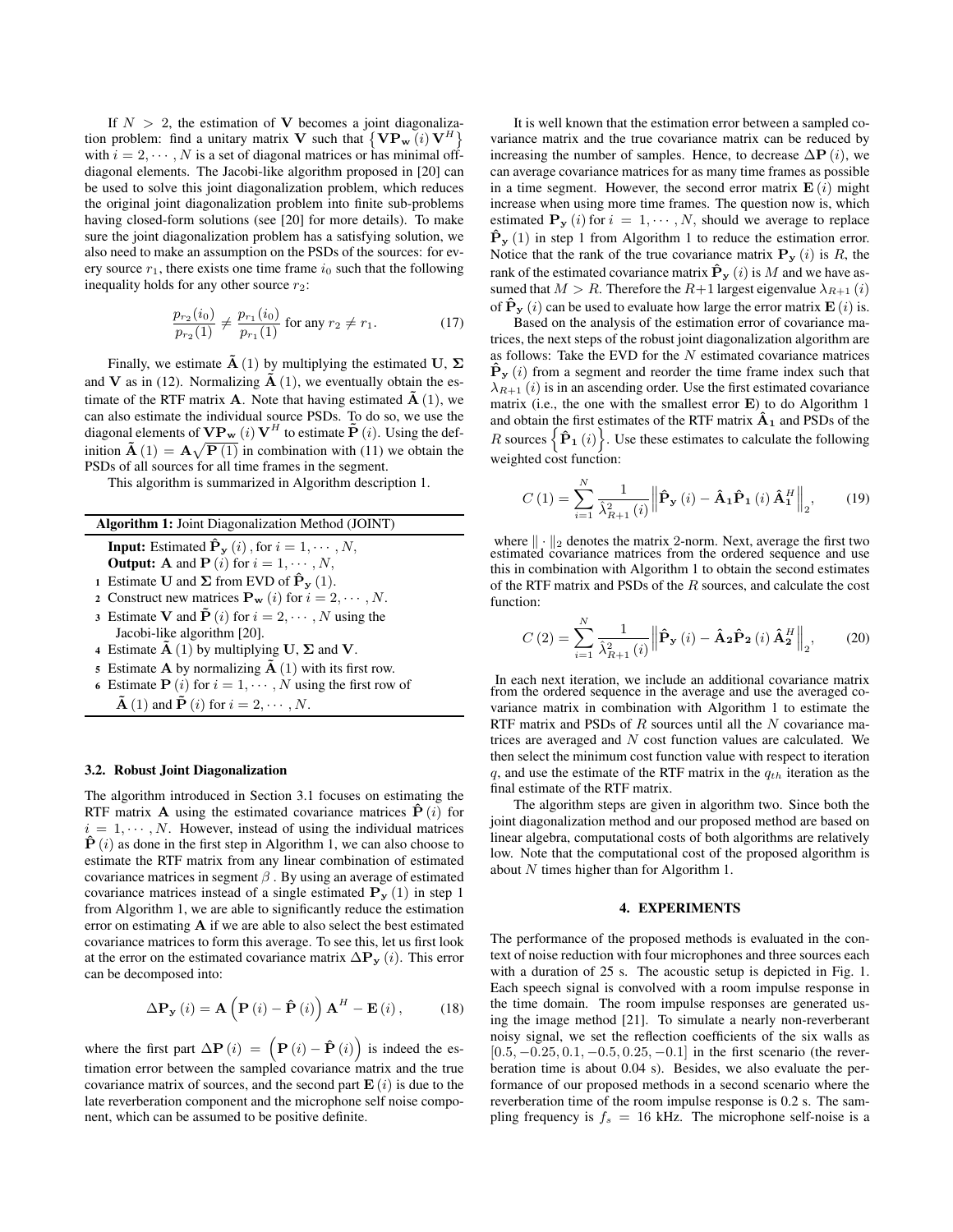Algorithm 2: Robust Joint Diagonalization (PROP) **Input:** Estimated  $P_y(i)$ , for  $i = 1, \dots, N$ , Output: A 1 Estimate  $\lambda_{R+1}$  from EVD of  $\mathbf{P}_{\mathbf{y}}(i)$ , for  $i = 1, \dots, N$ . 2 Reorder time frame index such that  $\lambda_{R+1}$  is ascending. 3 for  $q = 1 : N$  do 4 Estimate **U** and  $\Sigma$  from EVD of  $\sum_{i=1}^{q}$  $\frac{1}{q}\mathbf{\hat{P}_{y}}\left(i\right) = \mathbf{\tilde{A}}\mathbf{\tilde{A}}^{H}.$ 5 Construct new matrices  $\mathbf{P_w}(i)$  for  $i = 2, \dots, N$ . 6 Estimate V and  $\tilde{\mathbf{P}}(i)$  for  $i = 2, \dots, N$  using the Jacobi-like algorithm [\[20\]](#page-5-15). 7 Estimate  $\tilde{A}$  (1) by multiplying U,  $\Sigma$  and V. 8 Estimate A by normalizing  $\tilde{A}$  with its first row. 9 Estimate  $P(i)$  for  $i = 1, \dots, N$  using the first row of  $\tilde{\mathbf{A}}$  and  $\tilde{\mathbf{P}}$  (*i*) for  $i = 2, \cdots, N$ . <sup>10</sup> Use the estimate to calculate the cost function [Eq. \(19\)](#page-3-1) <sup>11</sup> Find the minimum cost function value with respect to the  $q_{th}$  estimate of **A** and use it as the final estimate of the

RTF matrix.

zero-mean uncorrelated Gaussian process with variance  $\sigma_v^2$ , such that the SNR due to the self-noise is equal to the values as specified in [Fig. 2](#page-4-1) per microphone. The noisy speech signal is converted into the STFT domain using a square-root Hann window with a length of 800 samples (i.e. 50 ms) and an overlap of 50%. The FFT length is 1024. Note that the true RTF matrix is calculated using the 1024 length FFT coefficients of the first 800 samples of the room impulse responses. Each time segment consists of  $N = 8$  time frames and each time frame consists of  $N_s = 40$  sub frames. For comparison, we used the SCFA method from [\[18\]](#page-5-12) and the original joint diagonalization method from [\[1\]](#page-5-0) as a reference as SCFA and JOINT, respectively. The proposed method will be referred to as PROP.

The RTF estimation error is evaluated by the Hermitian angle [\[22\]](#page-5-17).

$$
\frac{\sum_{r=1}^{R} \sum_{\beta}^{B} \sum_{k=1}^{K/2+1} a \cos \left( \frac{\left| \mathbf{a}_{r}^{H}(\beta, k) \mathbf{a}_{r}(\beta, k) \right|}{\left\| \mathbf{a}_{r}^{H}(\beta, k) \right\|_{2} \left\| \mathbf{a}_{r}(\beta, k) \right\|_{2}} \right)} R \mathbf{B} \left( K/2 + 1 \right) \qquad (21)
$$

where  $K$  and  $B$  are the number of frequency bins and time segments, respectively. In [Fig. 2\(](#page-4-1)a), we show the estimation performance in the nearly no reverberation case (with subscript 'nr'), and  $T_{60} = 0.2s$ (with subscript 'r'). For both scenarios, PROP and SCFA have a similar and much better performance compared to JOINT. For the nearly no reverberation case, SCFA has a somewhat better performance than PROP, because SCFA can model microphone self-noise and can better reduce the model mismatch error caused mainly by the diffuse noise. However, for the  $T_{60} = 0.2s$  and high SNR case, PROP has a slightly better estimation performance than SCFA, because the model mismatch error now is mainly caused by the late reverberation component, which is not considered in the referenced version of SCFA. For the  $T_{60} = 0.2s$  case, we also evaluated the noise reduction performance in combination with three minimum variance distortionless response (MVDR) beamformers [\[23\]](#page-5-18), where we use each time one of the three estimated RTFs as the target and the remaining two sources as interferers. We then calculate the segmentalsignal-to-noise-ratio (SSNR) and average this over the three sources. Note that for the SSNR calculation, we omit the sub frames in which the signal energy is zero. In addition to the methods PROP, JOINT and SCFA we also show the performance when using the true RTF.

<span id="page-4-0"></span>

Fig. 1: Acoustic scene. The three red circles denote the sources. The cross in the center denotes the set of microphones. A zoom-in of that set of four microphones is provided in the little square.

<span id="page-4-1"></span>

Fig. 2: RTF estimation error and SSNR vs SNR

As shown in [Fig. 2\(](#page-4-1)b), the SSNR for each method increases as the SNR increases. PROP has an almost similar performance compared to SCFA, while both PROP and SCFA improve over JOINT with slightly less than 1 dB in terms of SSNR. In [Table 1](#page-4-2) we show the

Table 1: Computation time comparison.

<span id="page-4-2"></span>

| method              | SCFA |                     | PROP LIOINT |
|---------------------|------|---------------------|-------------|
| Normalized run time |      | $0.0163 \pm 0.0024$ |             |

normalized computation time for all methods after averaging the run time over all scenarios. As expected, the runtime for PROP is about  $N = 8$  times larger than for JOINT, but PROP is significantly less complex than SCFA.

# 5. CONCLUSIONS

We considered the problem of estimating the RTF for multiple sources jointly. We proposed a robust method which averages covariance matrices for as many time frames as possible without suffering too much from model mismatch errors caused by late reverberation and microphone self noise. Experiments show that the RTF estimation performance of the proposed method is similar to the SCFA method, but at a significantly lower complexity, and much better than the joint diagonalization method from [\[1\]](#page-5-0). Note that SCFA can also be used to estimate the RTF matrix for larger reverberation times, which we will address in future research.